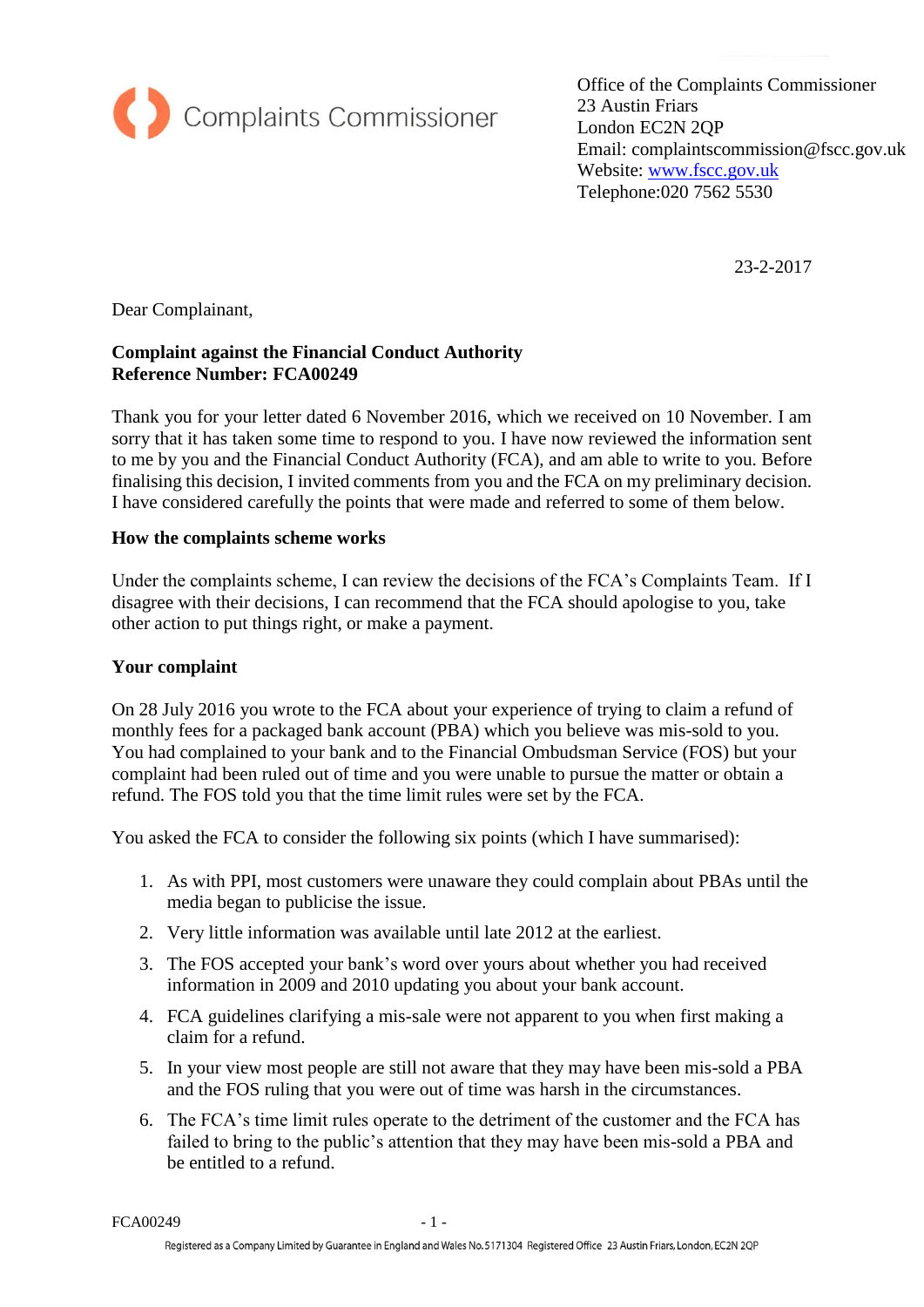The FCA categorised your complaint as an allegation of 'lack of care' by the FCA and investigated it under the Complaints Scheme ("the Scheme"). On 27 September 2016 the FCA wrote to inform you that your complaint had not been upheld. This was on the basis that individual complaints should be made directly to the firm (and from there to the FOS) and that the complaints process was clearly signposted on the FCA's website. The FCA's response letter also said that there was a rationale for the time limits for making a complaint. In addition, it provided further information on the FCA's work on PBAs, including web links to two consultation papers and a Policy Statement dated December 2012.

You are dissatisfied with this response and have asked me to investigate. You have said that you only became aware that you could make a complaint of mis-selling in October 2015 due to coverage in the media (some of which you have sent to me), and approached your bank manager immediately. Your bank said that you were out of time to bring a complaint and this was upheld by the FOS, who also accepted the bank's word that you had received refresher packs in 2009 and 2010, although you are clear that you did not. Your claim for an extension of the time limit due to exceptional circumstances caused by financial hardship was also rejected. You state that your complaint was a continuing issue from 12 October 2012 when you switched from a PBA to a fee free account.

You have asked me to look at the following matters:

- (a) The FCA failed to make everyone aware that they may have been mis-sold a PBA. The information it gave out was not accessible to everyone and you were one of these people. Your letter of 28 July 2016 asked for six points to be looked at but the FCA's response letter dated 27 September failed to deal with items 3 to 6.
- (b) The FOS operated within the guidance of the FCA regulations but failed to look at your extenuating circumstances for a delay in making your claim. It also took the bank's side in accepting that refresher packs were sent to you.
- (c) Your bank had a duty to you as a customer to make you aware that you were gaining no benefit from holding a PBA and failed in this obligation. It has used the loophole created by the FCA's rules to avoid paying you a refund.

## **My position**

My role is to consider complaints about the regulators of financial services. I am unable to comment on the actions of your bank or the FOS because complaints about individual firms and the FOS are not within my remit and are specifically excluded from the Scheme. My response to you is therefore focussed on the FCA and its response to your complaint.

#### *Awareness of potential mis-selling of PBAs*

The FCA's response to this aspect of your complaint was to say that it has done a lot of work on PBAs, including issuing two consultation documents and a policy statement in 2012, and more recently a thematic review. It had also publicised information on its website about how to complain. The FCA's response letter provided you with links to this information.

I am satisfied that the FCA has published information about its work on PBAs, some of which was available to you in 2012 when you realised that you were not receiving value from your PBA. I also accept the FCA's point that it is primarily up to individuals to decide whether to make a complaint.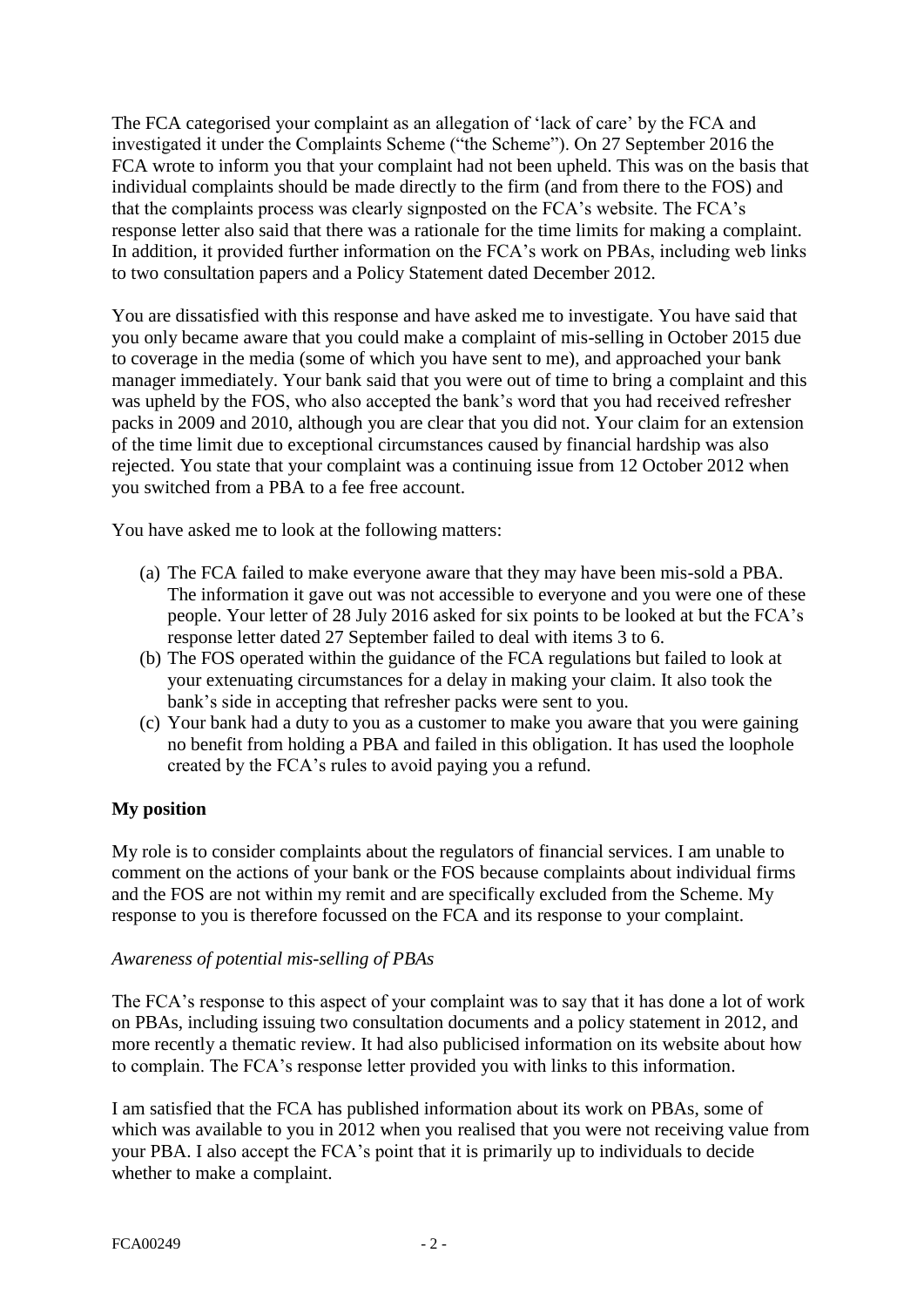You have told me that you were unable to access the links provided by the FCA to the two consultation papers and the Policy Statement. The FCA advises that it would have checked these links before issuing its response letter and apologises that you were not able to access them. The links do now seem to be working again and I attach another copy of the FCA's response letter in the hope that you will now been able to access this information.

In response to my preliminary decision you said that you "have now been able to access these websites and looked at them. There are 2 consultation papers and a policy statement which came into force on 31st March 2013. My packaged account closed on 11th October 2012, I therefore fail to see the relevance of these websites to my complaint." In my view they are relevant because they show that the FCA was consulting on these issues in 2012, thereby raising awareness and inviting those affected to contribute to the consultations. However, you have asked me to acknowledge your point that "not everyone has access to a computer and many of the old generation would not know how to use one".

In response to my preliminary decision, you also said "You write in your letter that 'The links do seem to be working again' however, although acknowledging that at some point they were not working you do not disclose for how long this was so." I am unable to answer this. I accept the FCA's assurance that it would have checked the links were working before issuing its decision letter to you and they were working again when I issued my preliminary decision. I am pleased to note that you have now been able to access them.

You have also pointed out that the current *How to Complain* section of the FCA's website states that it was first published on 19/4/2016 and updated on 3/10/2016 whereas your complaint was made in October 2015. I have raised this with the FCA who have confirmed that there was a previous version of this section of its website dated September 2014. You can find this here:

## [http://webarchive.nationalarchives.gov.uk/20150902130544/http:/www.fca.org.uk/consumers](http://webarchive.nationalarchives.gov.uk/20150902130544/http:/www.fca.org.uk/consumers/complaints-and-compensation/how-to-complain) [/complaints-and-compensation/how-to-complain](http://webarchive.nationalarchives.gov.uk/20150902130544/http:/www.fca.org.uk/consumers/complaints-and-compensation/how-to-complain)

I am therefore satisfied that there was information about how to complain on the FCA's website at the time you made your complaint in October 2015. In response to my preliminary decision you said that "having entered this into my computer I got the following: Sorry, the website webachive.nationalachive.gov.uk cannot be found." Unfortunately, you appear to have left out the 'r' in 'webarchive' and 'nationalarchive', which is why you received an error message. I have just checked the link again and it is correct.

I am satisfied that the FCA has done considerable work in relation to PBAs. In my preliminary decision, I invited the FCA to consider your points about publicity for consumers on mis-selling in any future exercises of this kind which they may undertake, since there is always scope to improve, although I did not criticise the FCA in this respect. I am pleased to note that in response to this the FCA has agreed to forward my comments to its Communications Division.

## *Failure to respond to all elements of your complaint letter*

You consider that the FCA's response to your complaint failed to address items 3 to 6 of your letter dated 28 July as set out above.